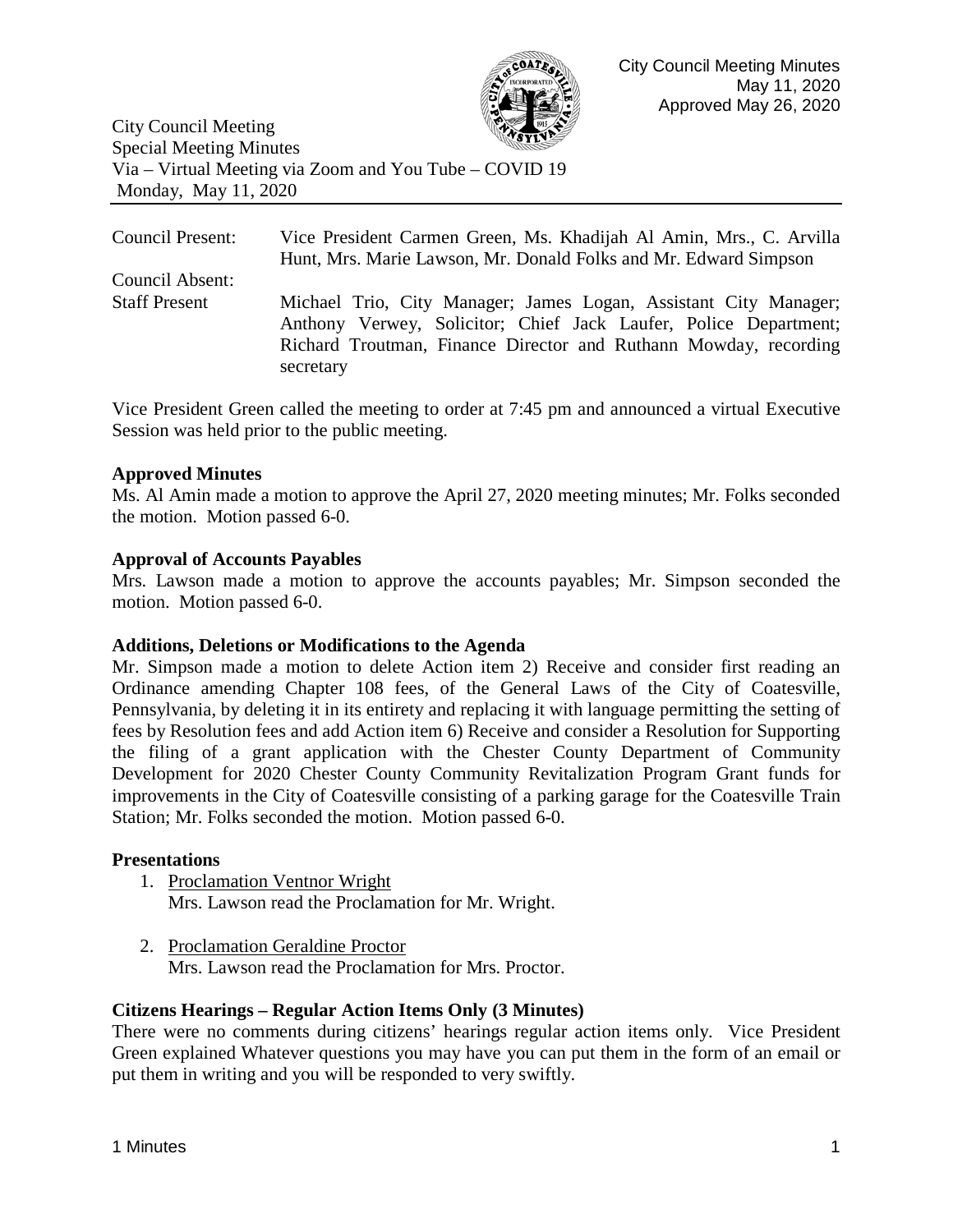### **Regular Action Items**

1. Receive and consider second reading and adoption of Ordinance authorizing a bank qualified lease purchase financing agreement with BB&T for the purchase of three police cruisers, a pick-up truck and ninety parking meter heads

Mrs. Lawson made a motion to approve second reading and adoption of Ordinance authorizing a bank qualified lease purchase financing agreement with BB&T for the purchase of three police cruisers, a pick-up truck and ninety parking meter heads; Mr. Simpson seconded the motion. Motion passed 6-0.

- 2. Receive and consider first reading an Ordinance amending Chapter 108 fees, of the General Laws of the City of Coatesville, Pennsylvania, by deleting it in its entirety and replacing it with language permitting the setting of fees by Resolution fees
- 3. Receive and consider Resolution granting conditional approval of the Coatesville Mixed Use redevelopment amended Final Land Development Plan of DEPG Coatesville Associates, LP; setting forth conditions of approval which require applicant to comply with all conditions set forth in Resolution 2018-11; and approval being further conditioned upon acceptance of said conditions by the developer/applicant Ms. Al Amin made a motion to approve a Resolution granting conditional approval of the Coatesville Mixed Use redevelopment amended Final Land Development Plan of DEPG Coatesville Associates, LP; setting forth conditions of approval which require applicant to comply with all conditions set forth in Resolution 2018-11; and approval being further conditioned upon acceptance of said conditions by the developer/applicant; Mrs. Lawson
- 4. Receive and consider conditional offers of employment for part-time officers for the Fire Department

seconded the motion. Motion passed 6-0.

Mrs. Lawson made a motion to approve conditional offers of Employment to Joseph Marks, Bryan Rachko and Tye Weaver as part time fire fighter for the Coatesville Fire Department; Mrs. Hunt seconded the motion. Motion passed 6-0.

5. Receive and consider waiver from PAWC from the Pavement Impact Fee in lieu of a full overlay and restoration of paving for water and sewer main replacement work scheduled for 2020 work

Ms. Al Amin made a motion to approve a waiver from PAWC from the Pavement Impact Fee in lieu of a full overlay and restoration of paving for water and sewer main replacement work scheduled for 2020 work; Mr. Folks seconded the motion. Motion passed 6-0.

6. Receive and consider a Resolution for Supporting the filing of a grant application with the Chester County Department of Community Development for 2020 Chester County Community Revitalization Program Grant funds for improvements in the City of Coatesville consisting of a parking garage for the Coatesville Train Station Mr. Folks made a motion to approve a Resolution for Supporting the filing of a grant application with the Chester County Department of Community Development for 2020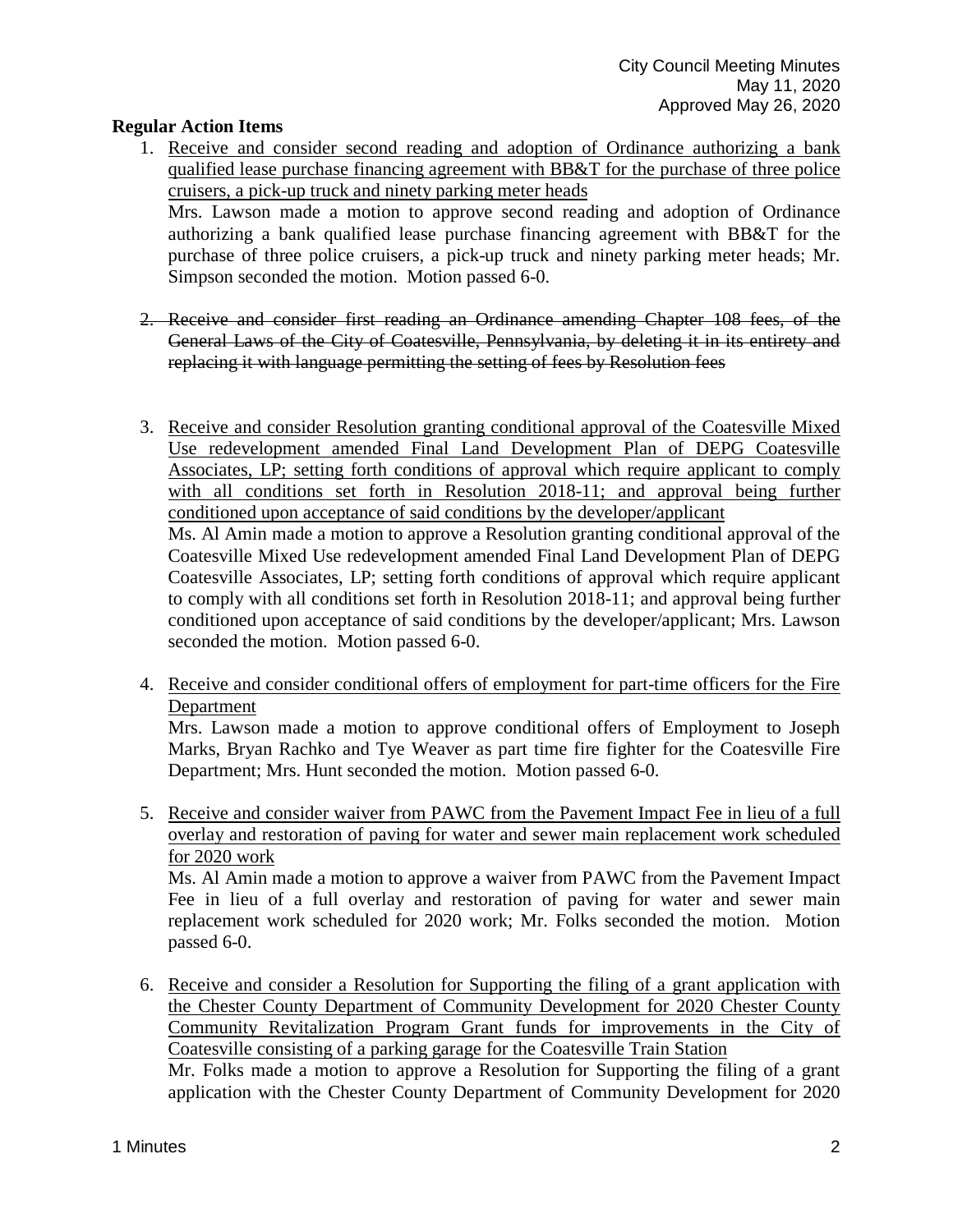Chester County Community Revitalization Program Grant funds for improvements in the City of Coatesville consisting of a parking garage for the Coatesville Train Station; Ms. Al Amin seconded the motion. Motion passed 6-0.

Mrs. Hunt made a motion to close action items; Ms. Al Amin seconded the motion. Motion passed 6-0.

#### **Discussion Items**

#### 1. Meeting Minutes

There was no discussion on meeting minutes.

2. Unity Day/Fireworks/Grand Prix

Council discussed the cancellation of events due to Covid 19 and the lockdown/closures in the County/State. The County is currently in the red zone until June  $4<sup>th</sup>$ . The contributors for the events have been impacted by the lock down and will not be able to contribute to the events. A decision needs to be made as to whether to hold or cancel event for planning. Given the date, it is very short time to continue the plans for Unity Day. Planning for the event usually begins in January and due to Covid no meetings have been held for a few months. No final decisions were made for the day. If Unity Day is held, it will help lift up the community. A meeting should be scheduled with the Unity Day committee to decide whether to move forward with the event, reschedule the event or cancel the event. If Unity Day is cancelled, will the fireworks go on as usual, will they be rescheduled or cancelled until next year. As for the Grand Prix, the committee will be meeting to discuss whether the event will be held in 2020 or cancelled until 2021. The County must go thru the three phases: red, yellow and then green before an event can be held. There is currently no time frame for these phases. The issue is large crowds.

Mr. Logan questioned the special events in the parks. We have several applications but the parks are closed to the public. Another event to look at it the Jazz fest at Gateway.

#### 3. Protocol for Proclamations

A proclamation in terms means you can give it to whoever you would like to give it to you but the framework of them are designed to give it to individuals who have contributed and offered and participated in various things in a community that would warrant the proclamation whether good works, community-building advocacy, volunteerism. It's really up to you all to decide but that's kind of the framework. Council should come up with a particular criterion for proclamations. A Letter of recognition, acknowledgement or condolences would come second. The City Should be consistent on who and why a person, business or establishment is presented with a proclamation. If we do for one funeral home, we should do for the others during this difficult time. It was explained the Proclamation for Mr. Wright was not for his work at the funeral home but for his work and involvement in the community. Council is not trying to take away anything from anyone but want to make sure, they are consistent with everyone. Council has denied others of Proclamation and given Letters of Appreciation. Council needs to set parameters on the various acknowledgments.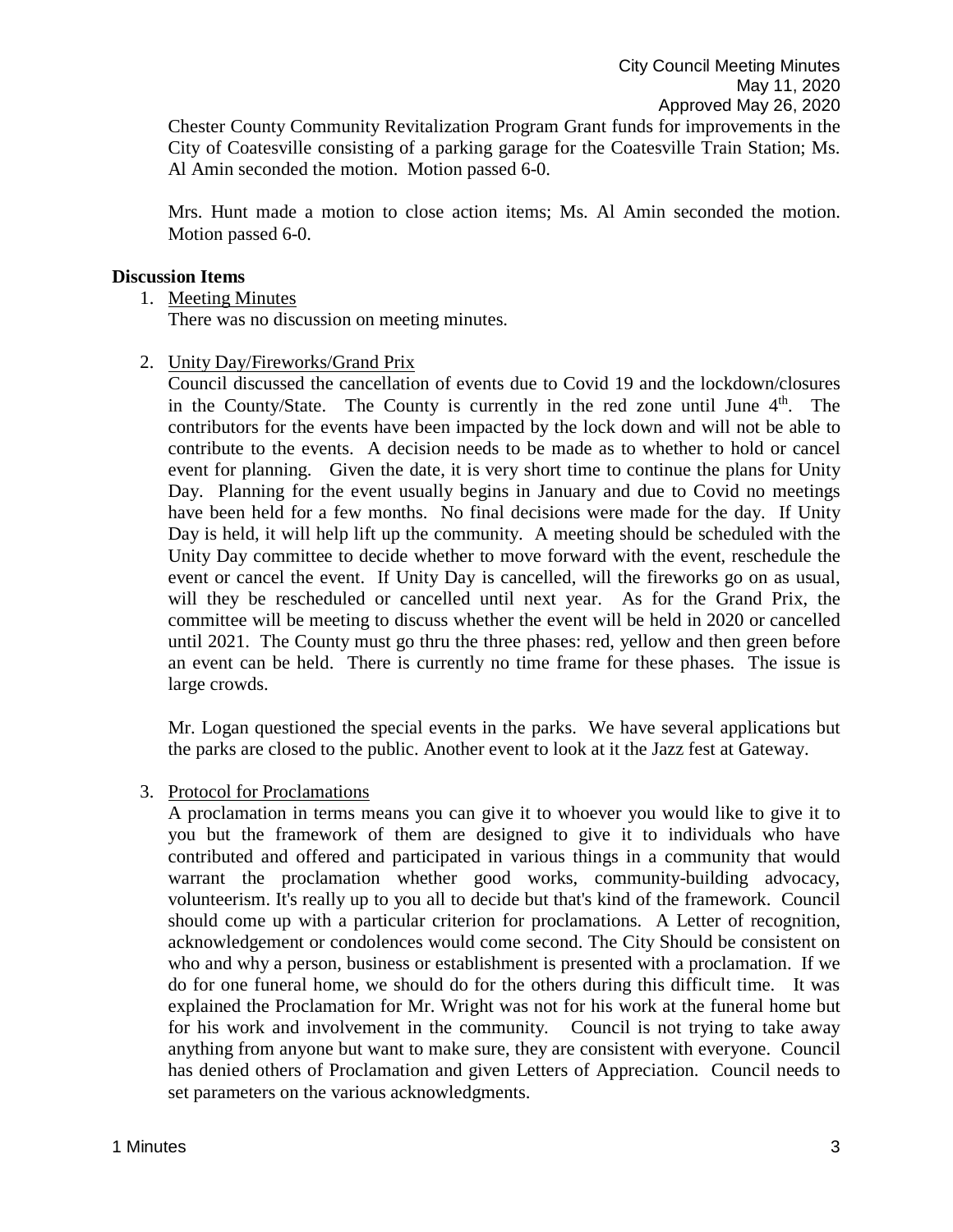## 4. PA American Water rate Increase

Mr. Trio explained the City received correspondence from Pennsylvania American Water proposing a rate increase that was going in front of the Pennsylvania Utility Commission. It is a notification that they are raising rates in 2021 and 2022 for both the water and sewer system. In 2021, the increase per month is \$8.06 for water and \$11.50 for sewer and in 2022, the increase per month for water is \$3.82 and sewer is \$ 4.88. For the two year accumulatively, it is 13%.

A letter was sent to the residents with all the information regarding the rate increases and the dates. If no one contests the rate increase, the rates will go up as early as June 28, 2020. We need as many people as possible to send letters to the Public Utility Commission to say you are not in favor of the increase. They will do an investigation like they did in 2012-2013. It is imperative, we stand up, we can't afford another increase.

#### 5. Tax Extension/Real Estate

Mr. Trio explained the Governor has put a moratorium regarding property taxes in the State of PA. The penalty date is usually May  $30<sup>th</sup>$  and it has been extended to July  $31<sup>st</sup>$ . This give you an opportunity to still pay without the penalty up until July  $31<sup>st</sup>$ . The information will be put on Channel 66 for the residents. We will also have it on Facebook and the City website. The City Real Estate and Solid Waste are on the same bill so the extension will include both. The submittals to Portnoff have been held off.

## **Reports**

1. Solicitor

Mr. Verwey announced he:

- Worked in Public Utility issues in the City's behalf
- Reviewed some land development issues
- Reviewed some issues related to liens taxation and fee recovery on behalf of the city

## 2. City Manager

Mr. Trio announced:

- We have received word from the County that the antibody testing is being conducted currently. It started last week for all the Chester County emergency management personnel, our City emergency management personnel, the Police, Fire, EMT's and health care professionals and their families in the area of Chester County. They are directed to the website access test registration.
- Our red zone, our stay at home order was extended to June  $5<sup>th</sup>$ .
- We are following the protocol here in the city. We are remoting about 50% of our staff and doing all the protocol systems that are required under the state
- An unfortunate issue happened in the  $3<sup>rd</sup>$ , where we had an attempted, I would call it an arson at our police department. A subject was disgruntled because of a contact that they had happen earlier with the Police Department with a motor vehicle issue. The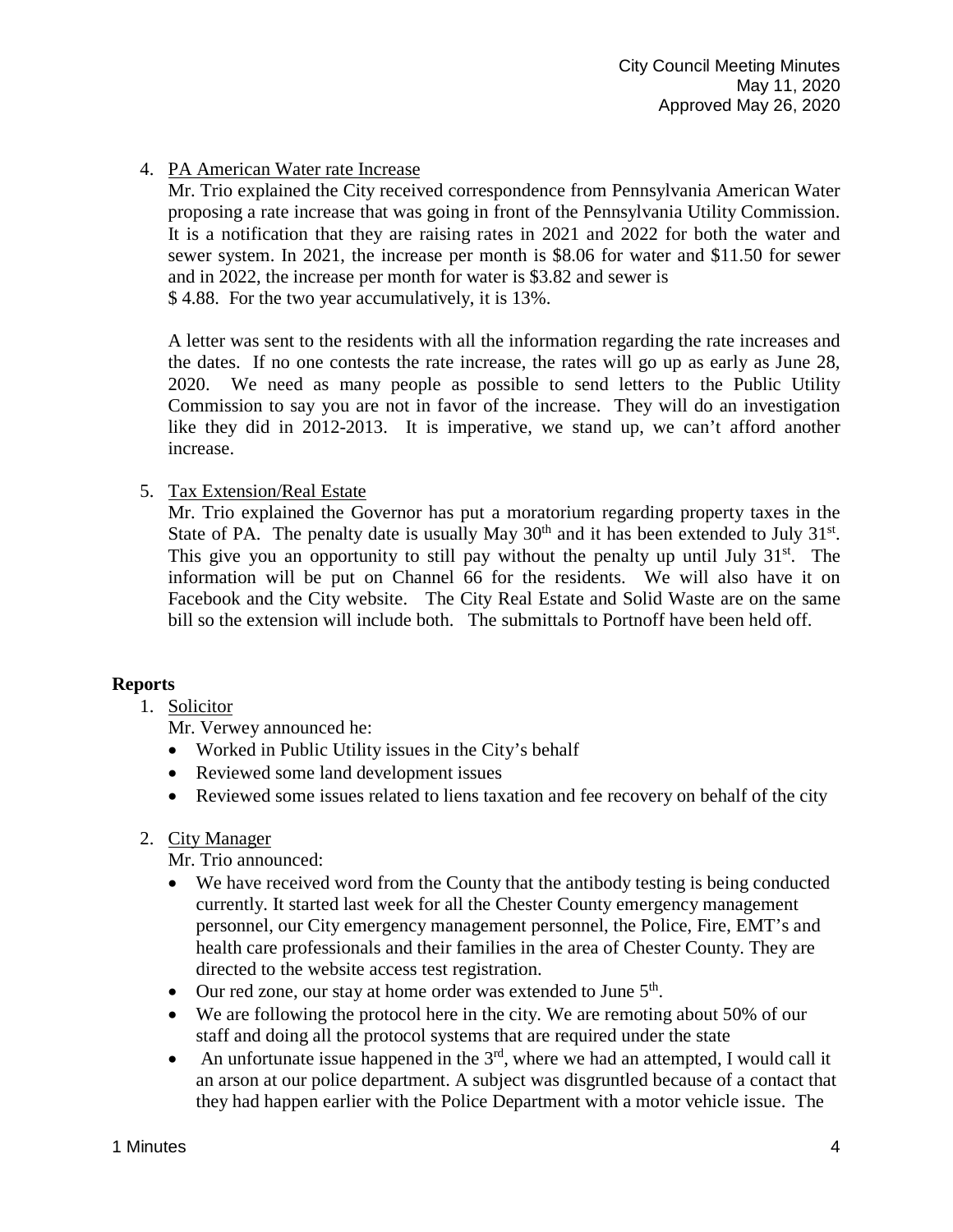person came back with flammable liquid and attempted to lite our police vehicles of fire. The fire was stopped very quickly and there was very minimal damage to the vehicles. The subject was apprehended that evening and is now at Chester County prison and processed. Luckily this did not turn into a catastrophe. It could have been more serious. Luckily, Corporal Ingeminie was on scene very quickly and was able to put the out the flames.

- We have no reported problems on our curfew going to 8 pm to 6 am daily. We have seen some other municipalities do some relaxation of their hours and went to 9 pm. If council, at some point see we have more compliance, we could adjust the time. At the time being we will keep it as 8 pm to 6 am.
- The parking garage was a subject in tonight's meeting. We supported the CRP grant for the continuation of the parking garage. That is that is tracking through and the current schedule is to go to bid in the  $4<sup>th</sup>$  quarter. We believe that's still a reasonable time frame for that engineering and land.
- The most active aside from the DEPG Gateway Project is 190 West Lincoln Highway
	- o They have initiated the construction of the sidewalks today. They started on Church Street on the West side of the property as well as the corner. They will be proceeding down Lincoln Highway in the near future.
	- o We can expect to see construction move forward, the engineer's reviews have been processed and a virtual meeting with the application and applicant for presentation Wednesday with the Planning Commission.
	- o The plans could be in front of Council late June, Early July for action.
- Public Works was able to help us solve an issue we had on Madison and Walnut Street, there was a blockage of a culvert system which was causing some erosion impacting a neighboring property. We met on the site last week and today Public Works went out and cleared a lot of the area. Hopefully, the improvement hopefully that improvement will increase the flow through that culvert and not result in any more damage or erosion. We are working with our engineer, Cedarville, to monitor that if additional repairs are required that will be designed.
- There is nothing to report on the RDA as of today. There is a meeting next Monday night. I believe there will be additional discussion or maybe action on the three applications that are before them for the Flats.
- We have been tracking in Finance the impacts of the Corona virus 19, on future revenues and how it impacts the City finances. We will be working on that over the next quarter into mid-year. that's generally a high-level overview

# 3. Assistant City Manager

Mr. Logan announced:

- We are trying to move forward and operate as business as usual but unfortunately you know it is difficult to do this during this time.
- I would like to acknowledge some things going on in the City which is part of the City's ability of rally together and support one another.
- The churches have been doing an outstanding job of feeding people, both members of their congregations as well as non-members. I want to thank the churches for their outstanding work n helping the people.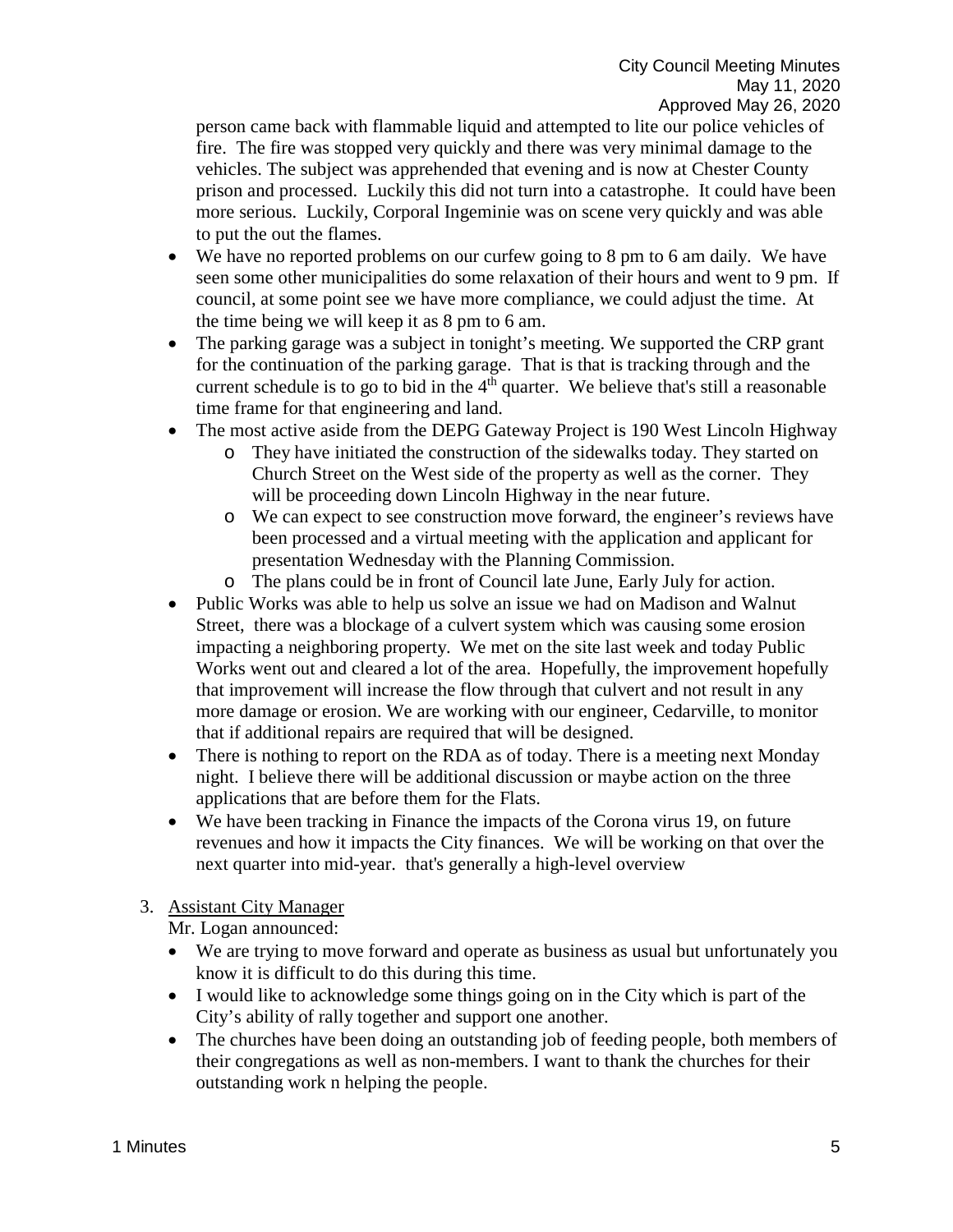- Bill Pierce at the Senior Center has been doing outstanding work at the Senior Center. He is looking for more volunteers to help him move some of the food.
- The Coatesville Area School District continues their lunch program. One of the distribution sites is next door.
- I want to thank the food bank which is doing an outstanding job in the City. job in the city as well as they have been providing food as well.
- Some people are doing some great things in this community helping others less fortunate or just helping others that are in need.
- Jose Colon, he is the owner of America's finest tire service right on Lincoln Highway. He would like to get the support of the community to welcome him in a food distribution on June 6. His company would like to donate food to our community and it's something that's coming out of his pocket. He wants to give back to his community, that has given so much to him and his family. On June  $6<sup>th</sup>$ , he would like to do a food distribution. He is also willing to provide some music to kind of take the load off of people. This will take place near the gazebo area
- I want to thank our Police Department, Fire Department, first responders, you know people in the front line. I mentioned before people that are working in Wawa, and some of our many markets, you know, thank you for you know, just being out there moving on to the city.
- We have some grants that we have been working on. The largest grant we are working on is, the ECON grant for the Train Station, that we are going to be submitting. This will help the garage itself. Collen terry and her team have been working hard and putting this together with 2<sup>nd</sup> Century Alliance We are excited to have them on our grant writing team. We are going to be working with them to identify some grants that are out there. We are an opportunity zone.
- Want to tip our hats off to the Public Works guys, a crew of three guys, out of the front lines, working long hours to make sure the City is clean. We are keeping it nice and healthy for our citizens.
- As you know, we want to reopen our community. We want to invite you back in but until that time, it is very important that we stay close to the mandates. You know the curfew has been working, wearing masks has been working, distancing ourselves has been working. Let's stay positive. If you guys see each other out there with masks. I still see people out there they're not wearing their masks, and they're two feet from each other, you might be family members and that's cool, but if you're not you know, put on a mask, wear gloves, do whatever you need to do to protect yourself, because when you do eventually get back to work we want you to stay at work. That is the most important thing about reopening as the City Hall reopens. You are going to see some different looks of it. I won't reveal everything right now, but it is going to be different coming into the building. We are going to be laying those guidelines out in the coming weeks. We are excited that at some point we will be reopening but we're not going to do it prematurely. We want to make sure that we are following the state and the governor in our County and a more important for your health and safety.
- Some of the city signs that you'll be looking at in the future, we will be investing in signs for our parks because our parks will eventually open. There is going to be new guidelines when the parks reopen, you may have to wear a mask, you may have to bring your own hand sanitizer, you may have to use our garbage cans. These things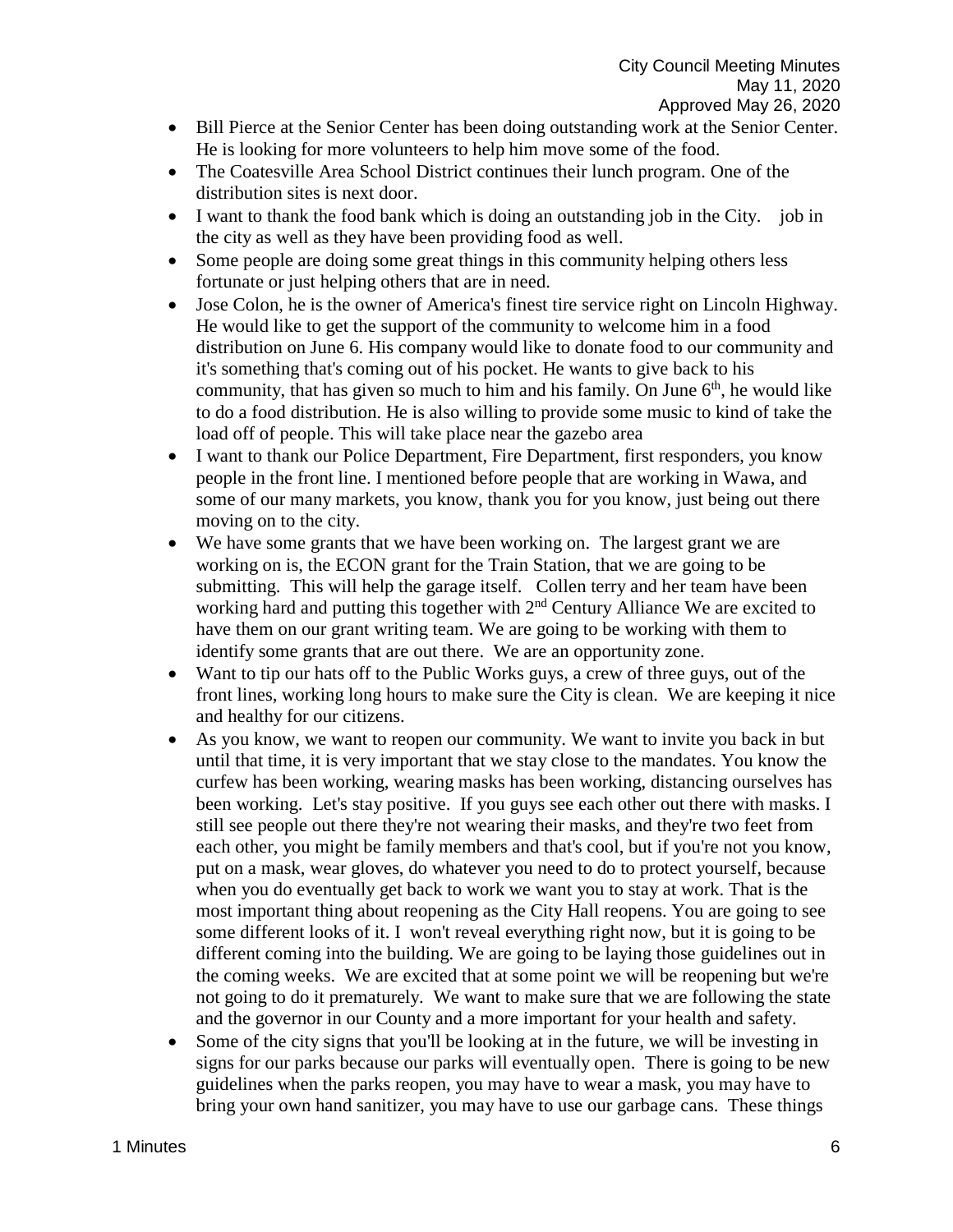are important to make sure that your safety is in place and the parks you know we want you to go into the parks, but we want you to practice social and things to keep you healthy. I want you to enjoy the outdoors. We want you to be healthy. Hopefully, you all will support us in our efforts to protect the community and we just look forward to this in the next several months.

4. Finance Director

Mr. Troutman announced:

- The solid waste for the current year 2020 and the real estate tax will be aligned with the state. They are billed on the same invoice.
- The 2019 Solid Waste has not been transferred to Portnoff. It is retained at City Hall the Finance collections.
- Portnoff is delaying their collections. They are communicating but not taking walk in business. They are following up on payment plans but they are not pursuing the seven-step collection process.
- The Real Estate has been extended to July 31st.
- The rental license and business privilege due dates have been backed up.

## **Citizens Hearings Non-Agenda Items Only (3 Minutes)**

There were no comments during citizens' hearings non-agenda items. Vice President Green explained whatever questions you may have you can put them in the form of an email or put them in writing and you will be responded to very swiftly.

## **Special Events**

There were no special events at this time.

## **Council Comments**

Mr. Simpson thanked everybody for tuning in. Just don't tune in and tune out like they did back in the day, tune in and stay involved. Stay healthy, practice social distancing and you know we will get through this thing. You know it takes a little bit more than this just to shut us all down.

Mr. Folks thanked everyone for tuning in. Keep praying for the city, pray for the ones that lost the loved ones. Wash your hands, stay safe, don't go on the crowds, don't take it home to your parents and grandparents. I encourage you to stay safe here too.

Mrs. Hunt thanked everyone for tuning in. I just want us to continue to pray for the others, pray for our country. Today, I was watching the news and I see where there's another caveat, this virus is now affecting the young children and three babies have died in New York. So, this is a beast if a whole new level that we had we have no way of knowing. Please, I know it's hard to not be able to gather especially with your loved ones. You know yesterday was Mother's Day, everything had to be scaled down. Please just adhere to what has been put forth because we will come out of this, but we want to come out of it with all of us. Please just be safe, thank you. To our administration and staff for the dedication and all the work that you're doing to keep this City running through this.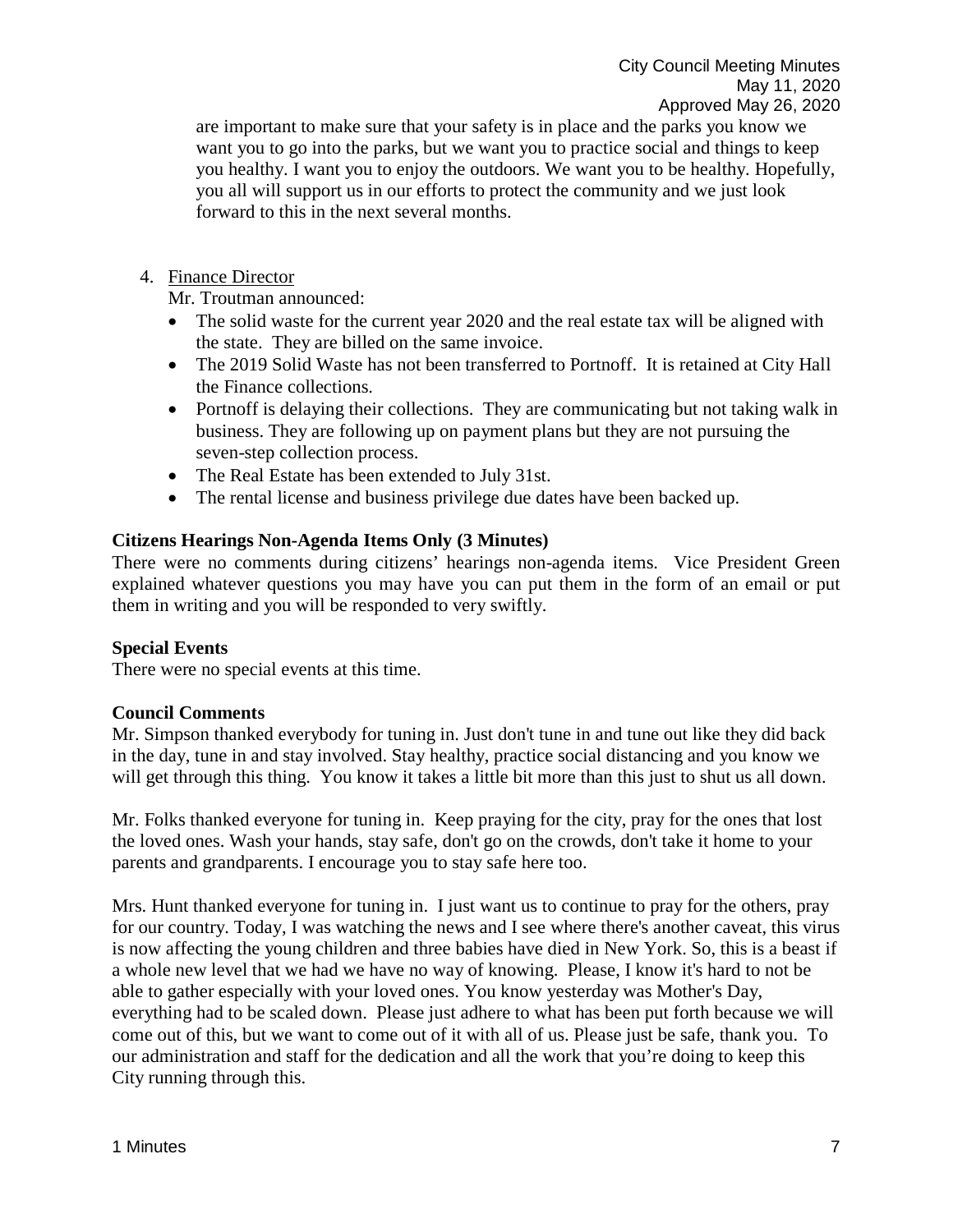Mrs. Lawson thanked everyone for being online with us. This is definitely a different way of doing council meetings but I mean at the same time, a lot more people can be involved since you can do it from home. There are some things that I just want to remind everybody, everyone's already spoken about COVID. Please, please, please while we're all home do your census. You can do it. Find the City of Coatesville and fill it out. We win, when you do your census. It all comes down to funding and grants so please just take the 5-10 minutes that it takes to do that. Fill out that information, it's very easy. If you don't have your letter that came in the mail you don't need it, you just type in your address, it will give you a number. You can do it that way. It's very important that everybody in the city does their census. It affects us for the next ten years so it's very important. The other thing I wanted to speak to you about too, we all speak about you know being sick and you know COVID and social distancing. I want people to also think about mental health these being in the house and being isolated is very hard for a lot of people. There are resources out there the county has plenty of resources. The United Way has a flyer showing were you can literally just text a number on your phone, it's a completely anonymous and you will get help. If you feel that you need anything like that please reach out, you can call or text to one-one receive help confidentially from United Way. It's so important that you take care of Yourself. Self-care during this time, it's easy to social distance, it's easy to put gloves and a mask on but you have to take care of your mental health as well. I just wanted to you know to say thank you to Mr. Logan and Mr. Colon and his father for their help in the community, not just here but you'll remember when they did a drive for Puerto Rico after the Hurricane. All the things their family is about giving back and giving to those in need. I just appreciate all that effort they are putting into it. When you are saying about the music, it is definite people will gather if their music. I think that it kind of lightens the situation and I think to a lot of people, music is the cure and it's a way to their soul. I think maybe in that way its okay, but not a whole party. That's all I have for tonight and just thank everybody who's continually on the front lines for us, Police, Fire, Nurses, the people even at the grocery stores, I appreciate them going to work everyday so we can get what we need.

Ms. Al Amin thanked everyone for tuning in. I want to echo what Marie said about the census, the census is really important and it does affect us. That is how we receive federal funding. That helps educational wise for the kids, so I think some people are misinformed about the census. We only get the opportunity we choose every 10 years to do it and if we don't fill it out we're not going to get the funding that we deserve to get also. I agree with the food giveaway. I think that's phenomenal and I am for it, but I am against the music even though I do agree with Marie and I think music is very soothing to some people I also think it will gather people, so I'm very much for the food giveaway not for the music plan. I also wanted to mention that there is a Coatesville Community Diaper Drive on Wednesday May 13th from 3 to 6 p.m., you must call to pre-register and the number is 610-383-0930. If you know of any ladies that have a baby still in diapers, please pass that information on because you know the grocery stores are out of a lot of things right now. There will be no contact they'll pull up, it's kind of like the dog food giveaway that they had at the high school, you pop your trunk and they put their diapers in. That's the reason for the pre-registration. I just want everybody to know that we will get through this. If you don't have to go out don't, stay home, stay safe. If you do have to go out, wear a mask, social distance, wash your hands a lot and if you're in need of a mask, you know you can call the